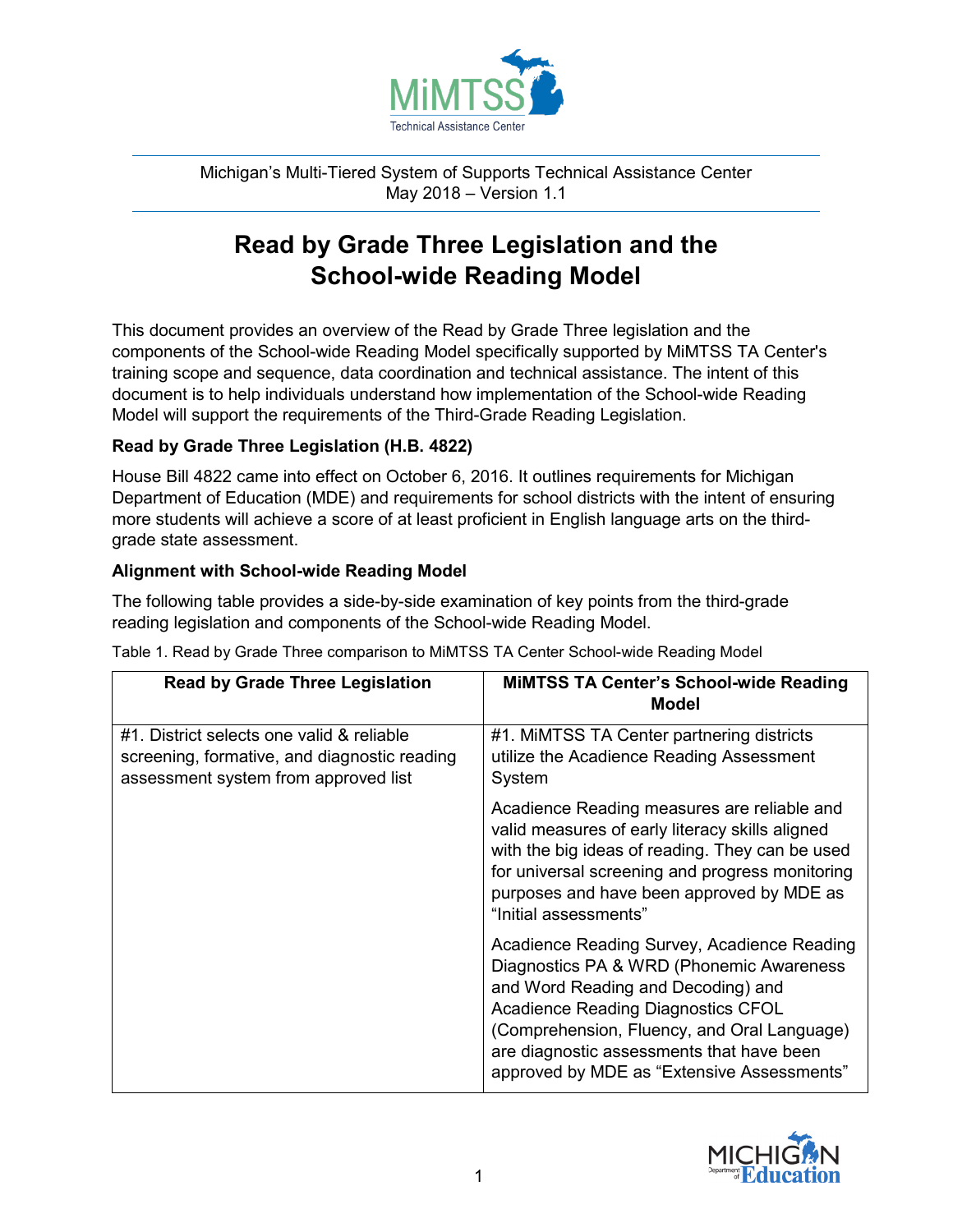| <b>Read by Grade Three Legislation</b>                                                                                                                                                                                                                                                                                                                                                                                                      | <b>MIMTSS TA Center's School-wide Reading</b><br><b>Model</b>                                                                                                                                                                                                                                                                                                                                                                                                                     |
|---------------------------------------------------------------------------------------------------------------------------------------------------------------------------------------------------------------------------------------------------------------------------------------------------------------------------------------------------------------------------------------------------------------------------------------------|-----------------------------------------------------------------------------------------------------------------------------------------------------------------------------------------------------------------------------------------------------------------------------------------------------------------------------------------------------------------------------------------------------------------------------------------------------------------------------------|
| #2. Conduct universal screening 3 times per<br>year in grades K-3                                                                                                                                                                                                                                                                                                                                                                           | #2. MIMTSS TA Center partnering districts<br>collect universal screening 3 times per year in all<br>grade levels using Acadience Reading<br>measures                                                                                                                                                                                                                                                                                                                              |
| #3. Any students in grade K-3 demonstrating a<br>reading deficiency will have an individual<br>reading improvement plan created by the<br>teacher, principal, and parent along with any<br>other pertinent school personnel<br>Plan should describe the reading intervention<br>services the students will receive to remedy<br>the deficiency<br>Plan will be in place within 30 days of the<br>student demonstrating a reading deficiency | #3. MiMTSS TA Center partnering districts will<br>build teaming structures that will allow for the<br>efficient development and implementation of<br>individual reading improvement plans.<br>Grade-level problem solving teams will be<br>established to review universal screening data                                                                                                                                                                                         |
|                                                                                                                                                                                                                                                                                                                                                                                                                                             | and develop grade-level instructional plans<br>School Leadership Team (or Tier 2/3 Systems<br>Team) will establish intervention grids that<br>outline a standard set of intervention programs<br>available in the school that include specific<br>entrance and exit criteria as well as progress<br>monitoring recommendations for students<br>receiving the intervention<br>The intervention grid will help to appropriately<br>match students to an intervention that will best |
|                                                                                                                                                                                                                                                                                                                                                                                                                                             | meet the identified need(s)<br>Grade Level Teams will be able to use these<br>intervention grids to help match students to<br>interventions in a timely fashion                                                                                                                                                                                                                                                                                                                   |
| #4. Target specific areas of professional<br>development based on the reading needs for<br>incoming pupils<br>Professional development will be differentiated<br>and intensified based on needs<br>Ensure time is provided for teachers to meet<br>for professional development                                                                                                                                                             | #4. MIMTSS TA Center partnering districts will<br>receive training and coaching in the<br>development of professional learning plans and<br>will be able to take advantage of specific training<br>opportunities (Focus Days) based on identified<br>student needs.                                                                                                                                                                                                               |
|                                                                                                                                                                                                                                                                                                                                                                                                                                             | School Leadership Team, along with the District<br>Implementation Team, develops a specific<br>professional learning plan that includes the<br>installation and implementation of a multi-tiered<br>system of supports for reading and behavior                                                                                                                                                                                                                                   |
|                                                                                                                                                                                                                                                                                                                                                                                                                                             | Focus Day trainings provided by MiMTSS TA<br>Center include specific topics geared towards<br>strengthening core reading instruction in grades<br>K-2 as well as trainings for specific evidence-<br>based reading interventions                                                                                                                                                                                                                                                  |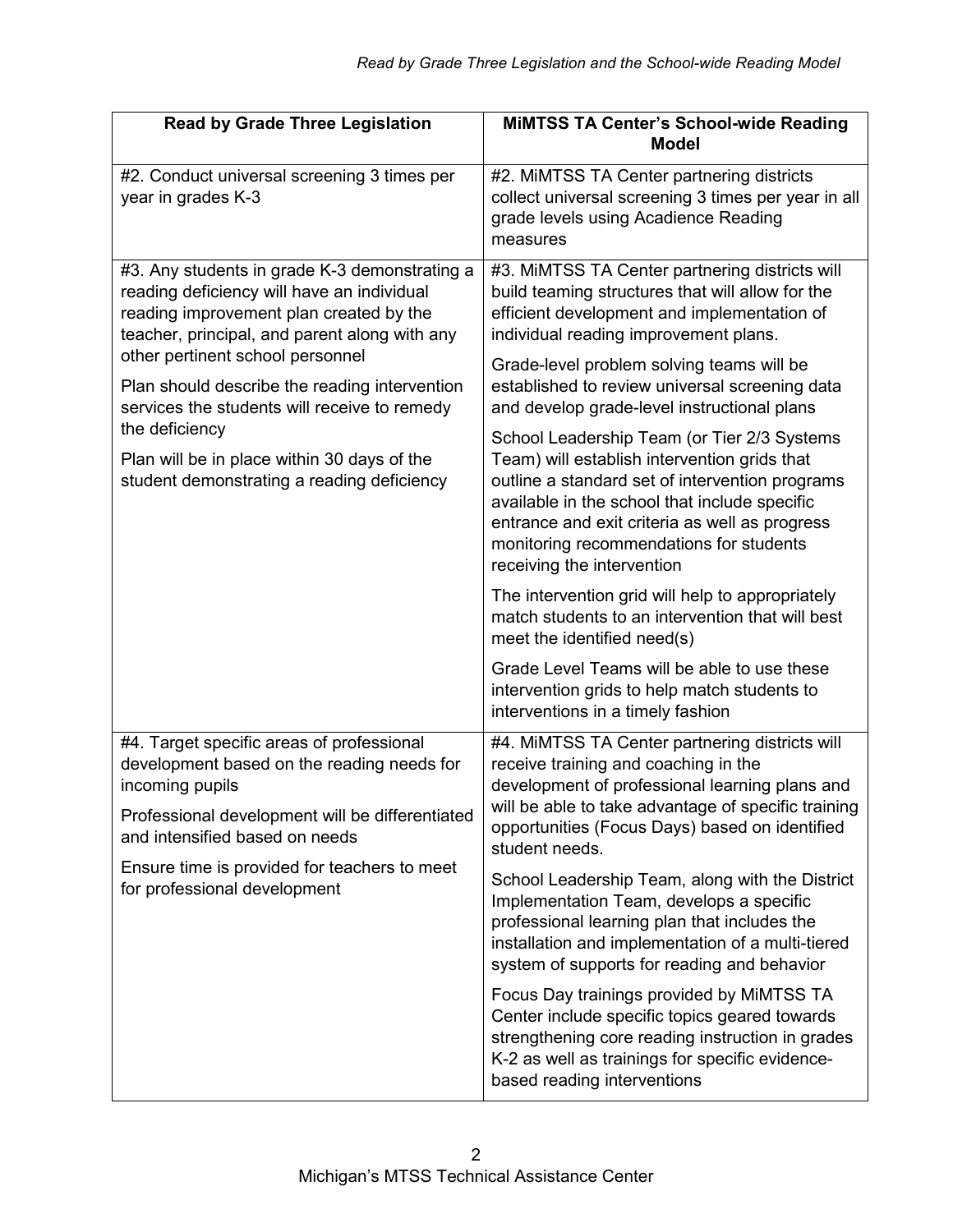| <b>Read by Grade Three Legislation</b>                                                                                                                                        | <b>MIMTSS TA Center's School-wide Reading</b><br><b>Model</b>                                                                                                                                                                                                                                                                                                                                                                                                                                                                                                                 |
|-------------------------------------------------------------------------------------------------------------------------------------------------------------------------------|-------------------------------------------------------------------------------------------------------------------------------------------------------------------------------------------------------------------------------------------------------------------------------------------------------------------------------------------------------------------------------------------------------------------------------------------------------------------------------------------------------------------------------------------------------------------------------|
| #5. Establish a collaborative system within the<br>school to improves reading proficiency rates in<br>grades K to 3                                                           | #5. MiMTSS TA Center partnering districts will<br>establish Grade-Level Problem-Solving teams<br>that will operate with effective team meeting<br>structures, utilize universal screening data to<br>differentiate instruction and to match students to<br>intervention                                                                                                                                                                                                                                                                                                       |
|                                                                                                                                                                               | School Leadership Team will establish a<br>schedule for Grade-Level Problem-Solving<br>teams                                                                                                                                                                                                                                                                                                                                                                                                                                                                                  |
|                                                                                                                                                                               | Coordination between School Leadership Team,<br>Grade Level Problem-Solving teams, and other<br>school teams to ensure reading priorities are<br>known and that grade level and school-wide<br>data are shared on a regular basis                                                                                                                                                                                                                                                                                                                                             |
| #6. Utilize early literacy coaches provided<br>through the intermediate school district                                                                                       | #6. MiMTSS TA Center partnering districts will<br>develop communication protocols with their<br>ISDs which could be used to facilitate access to<br>instructional coaching                                                                                                                                                                                                                                                                                                                                                                                                    |
| #7. Provide a reading intervention program for<br>students in grades K to 3 who demonstrate a<br>reading deficiency based on screening and<br>diagnostic tools that includes: | #7. MiMTSS TA Center partnering districts work<br>with schools to:<br>Develop a school-wide reading schedule<br>$\bullet$<br>that ensures there is at least 90-minutes of<br>uninterrupted reading instruction that is<br>comprehensive of the 5 major reading<br>components (big ideas of reading) and is<br>systematic, explicit, and sequential<br>Develop a schedule that provides for<br>$\bullet$<br>intervention time that is above and beyond<br>the 90-minute reading block<br>Adopt MiMTSS TA Center's I-RIP template<br>$\bullet$<br>or develop their own template |
| Screening and monitoring student progress at<br>least 3 times per year                                                                                                        |                                                                                                                                                                                                                                                                                                                                                                                                                                                                                                                                                                               |
| Evidence-based core reading instruction that<br>is comprehensive and meets the majority of<br>the general education classroom needs                                           |                                                                                                                                                                                                                                                                                                                                                                                                                                                                                                                                                                               |
| Intensive development of the 5 major reading<br>components: phonemic awareness, phonics,<br>fluency, vocabulary, and comprehension                                            |                                                                                                                                                                                                                                                                                                                                                                                                                                                                                                                                                                               |
| Instruction that is systematic, explicit,<br>multisensory, and sequential                                                                                                     |                                                                                                                                                                                                                                                                                                                                                                                                                                                                                                                                                                               |
| Provided during school hours in addition to<br>regular classroom instruction                                                                                                  |                                                                                                                                                                                                                                                                                                                                                                                                                                                                                                                                                                               |
| Provides parent or legal guardian with a "Read<br>at Home" plan                                                                                                               |                                                                                                                                                                                                                                                                                                                                                                                                                                                                                                                                                                               |
| Develop an individual reading improvement<br>plan for each student in grades K to 3 who<br>demonstrate a reading deficiency                                                   |                                                                                                                                                                                                                                                                                                                                                                                                                                                                                                                                                                               |